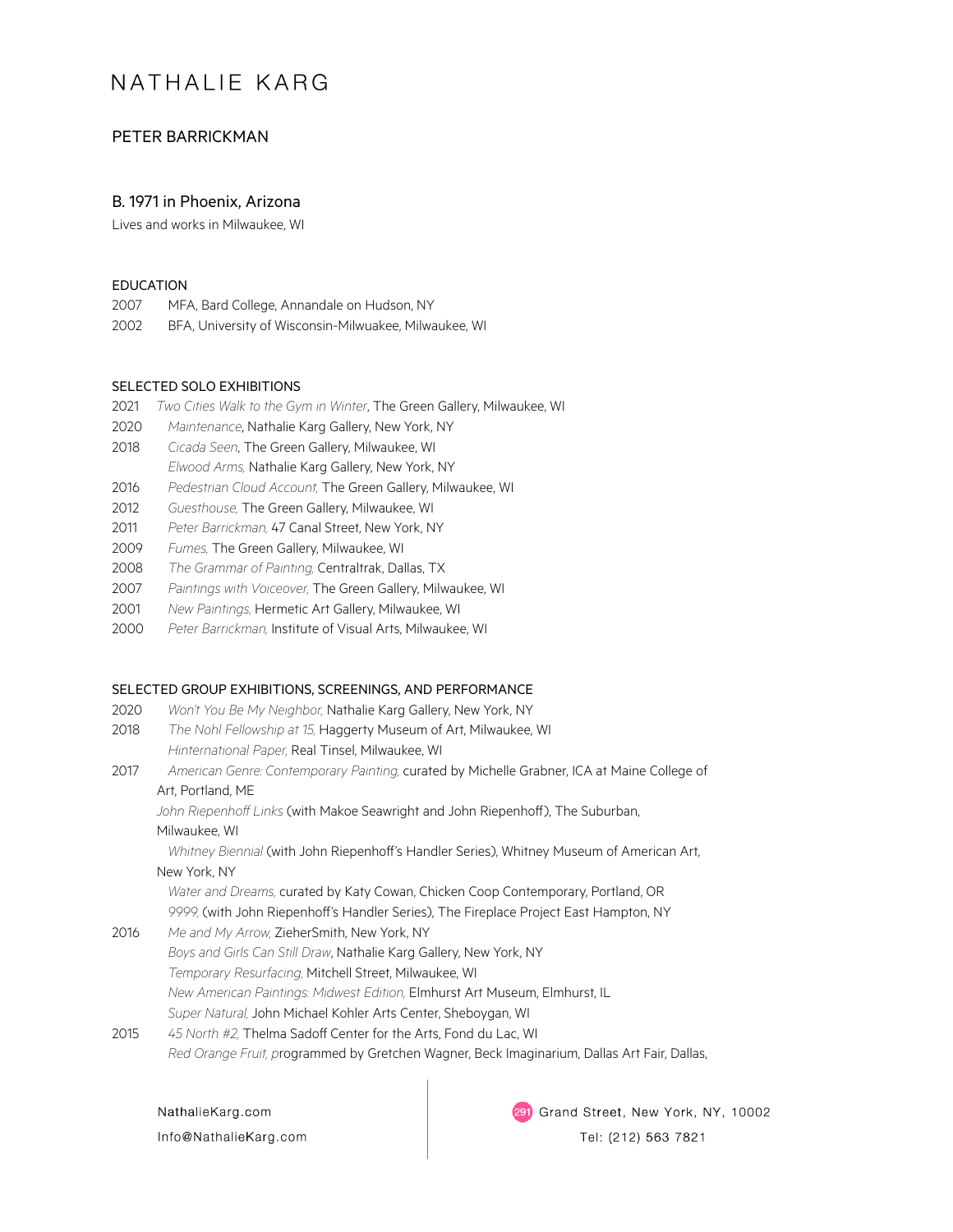# NATHALIE KARG

|      | ТX                                                                                                                                                                           |
|------|------------------------------------------------------------------------------------------------------------------------------------------------------------------------------|
|      | Mary Worth, programmed by Steve Wetzel / Basima Alsharif, Cite de Arts International, Paris,                                                                                 |
|      | France                                                                                                                                                                       |
|      | Red Orange Fruit, programmed by Gretchen Wagner, Marfa Contemporary, Marfa, TX<br>American Fantasy Classics Reunion (with John Riepenhoff), Atlanta Contemporary Art Center, |
|      | Atlanta, GA                                                                                                                                                                  |
|      | John Riepenhoff (with John Riepenhoff's Handler Series), Atlanta Contemporary Art Center,<br>Atlanta, GA                                                                     |
| 2014 | The People's Biennial 2014, Museum of Contemporary Art, Detroit, MI                                                                                                          |
|      | 45 North, Thelma Sadoff Center for the Arts, Fond du Lac, WI                                                                                                                 |
|      | Another Cats Show, 356 Mission Road, Los Angeles, CA                                                                                                                         |
|      | Guest Composers, The Portrait Society, Milwaukee, WI                                                                                                                         |
|      | A Study in Midwestern Appropriation, The Hyde Park Art Center, Chicago, IL                                                                                                   |
| 2012 | The Exhibition, Jazz Gallery Milwaukee, WI                                                                                                                                   |
| 2011 | Interior Loot, Tory Folliard Gallery, Milwaukee, WI                                                                                                                          |
|      | The Great Poor Farm Experiment III, Poor Farm Manawa, WI                                                                                                                     |
|      | The Treacherous Trek, The John Riepenhoff Experience and Pepin Moore, Los Angeles, CA                                                                                        |
| 2010 | Milwaukee International One-Minute Video Fair "No Soul For Sale: Festival of Independents,"                                                                                  |
|      | Tate Modern, London, UK                                                                                                                                                      |
|      | Peter and Steve, Small Space, Milwaukee, WI                                                                                                                                  |
|      | Mary L Nohl Fellowship Exhibition, Institute of Visual Arts, Milwaukee, WI                                                                                                   |
|      | Halbjahresgaben 2010, Tanzschuleprojects, Munich, Germany                                                                                                                    |
|      | Paintings from England and America, Crisp London / Los Angeles, London, UK                                                                                                   |
| 2009 | Orphans and Kitties go to the Circus, LACE, Los Angeles, CA                                                                                                                  |
|      | Wallgasm, Angstrom Gallery, Los Angeles, CA                                                                                                                                  |
|      | New Work, Centraltrak, Dallas, TX                                                                                                                                            |
|      | The Dark Fair, Milwaukee International, Cologne, Germany                                                                                                                     |
|      | Peter Barrickman and Petra Cortright, And/Or Gallery, Dallas, TX                                                                                                             |
| 2008 | Presents, Rowley Kennerk Gallery, Chicago, IL<br>Small Bucks / Big, Big, Bangs, Dean Jenson Gallery, Milwaukee, WI                                                           |
|      | The Dark Fair, The Swiss Institute, New York, NY                                                                                                                             |
|      | The Submerging Artists Show, Karma International, Zurich, Switzerland                                                                                                        |
|      | Group Show, Angstrom Gallery, Los Angeles, CA                                                                                                                                |
|      | Transmodern Performance Festival, Loads of Fun Gallery, Baltimore, MD                                                                                                        |
| 2007 | One Foot High And Rising, The Balmoral Venice, CA                                                                                                                            |
|      | Biome, Lincart, San Francisco, CA                                                                                                                                            |
|      | Aquarium Show, Gavin Brown's Enterprise, Frieze Art Fair London, UK                                                                                                          |
|      | Big Secret Cache, Angstrom Gallery, Los Angeles, CA                                                                                                                          |
|      | Locally Grown, UWM Cinema, Milwaukee, WI                                                                                                                                     |
| 2006 | Small Paintings, Ulrich Museum of Art, Wichita, KA                                                                                                                           |
|      | Peter Barrickman and Nicholas Frank, The Green Gallery, Milwaukee, WI                                                                                                        |
| 2005 | MAM Film, Milwaukee Art Museum, Milwaukee, WI                                                                                                                                |
|      | Live at the Center, Marcus Center for the Performing Arts Milwaukee, WI                                                                                                      |
| 2004 | Objective Subjective, Zoo Look Gallery, New York, NY                                                                                                                         |
|      | Drunk vs. Stoned, Gavin Brown's Enterprise at Passerby, New York, NY<br>What's Up with Milwaukee, Ocularis, Brooklyn, NY                                                     |
| 2003 | Subject Index, The Pond Chicago, IL                                                                                                                                          |
|      |                                                                                                                                                                              |

NathalieKarg.com Info@NathalieKarg.com 291 Grand Street, New York, NY, 10002 Tel: (212) 563 7821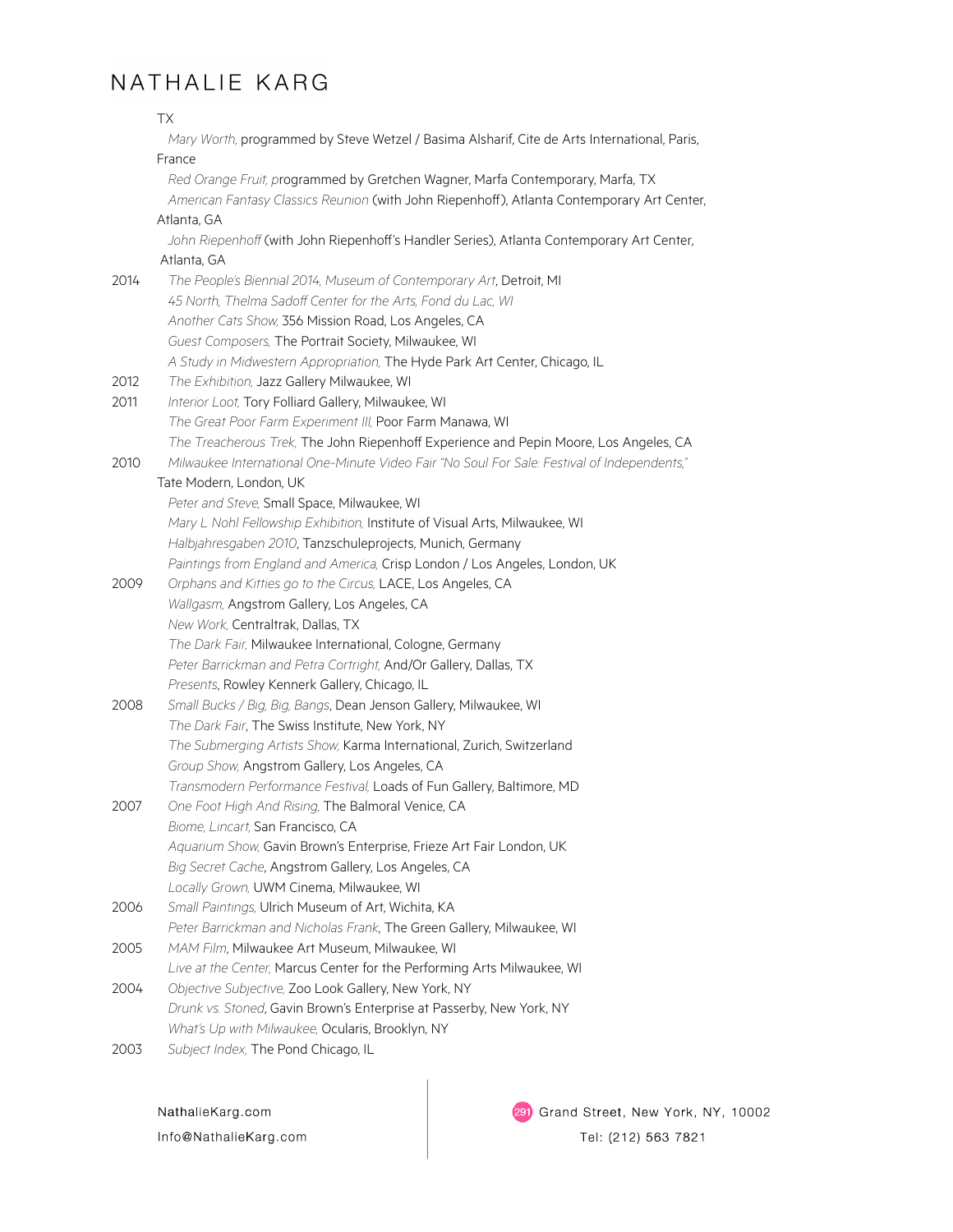# NATHALIE KARG

|      | Mary L Nohl Fellowship Exhibition Institute of Visual Arts, Milwaukee, WI        |
|------|----------------------------------------------------------------------------------|
| 2002 | Animals and Berries Darling Hall, Milwaukee, WI                                  |
|      | Mary Worth, The New Nothing, San Francisco, CA                                   |
|      | The Foreigners, Ann Arbor Film Festival, Ann Arbor, MI                           |
| 2001 | More! More! More!, Curated by Laura Owens, Chicago Project Room, Los Angeles, CA |
|      | The Exhibition, The Law Office, Chicago, IL                                      |
|      | The Foreigners, Chicago Underground Film Festival, Chicago, IL                   |
|      | Onions Cleans House, Darling Hall, Milwaukee, WI                                 |
| 2000 | Factory Soiree, Milwaukee Art Museum, Milwaukee, WI                              |
|      | Judge Joe, Maine International Film Festival, Waterville, ME                     |
|      | Pretend TV, La Panaderia, Mexico City, Mexico                                    |
|      |                                                                                  |

1999 *Hot Sauce,* The Law Office, Chicago, IL

## AWARDS

| 2010 | Mary L. Nohl Fund Fellowship for Established Artists, WI          |
|------|-------------------------------------------------------------------|
| 2008 | Artist In Residence at Millay Colony for the Arts, Austerlitz, NY |
|      | Artist In Residence at Centraltrak, UT Dallas, TX                 |
|      | Mary L. Nohl Fund Suitcase Export Grant, WI                       |
| 2003 | Mary L. Nohl Fund Fellowship for Individual Artists, WI           |

2000 Fellowship at Skowhegan School of Painting and Sculpture, Skowhegan, ME

# SELECTED ARTICLES AND REVIEWS

| 2018 | McAdams, Shane. "Catching Peter Barrickman's Buzz at 'Cicada Seen'. Shepherd Express,                                                       |  |  |
|------|---------------------------------------------------------------------------------------------------------------------------------------------|--|--|
|      | October 2, 2018                                                                                                                             |  |  |
| 2017 | Livingstone, Josephine. "The Cutting-Edge Sincerity of the Whitney Biennial".                                                               |  |  |
|      | TheNewRepublic.com, March 16                                                                                                                |  |  |
|      | Russeth, Andrew. "The 2017 Whitney Biennial Is a Moving, Forward-Looking Tour de Force-a                                                    |  |  |
|      | Triumph." Artnews<br>March 14, 2017                                                                                                         |  |  |
| 2016 | Schwabsky, Barry. "Peter Barrickman" ArtForum. September, 2016.                                                                             |  |  |
|      | Francisco Salas, Rafael. "Barrickman in the Clouds at Green Gallery," Milwaukee Journal                                                     |  |  |
|      | Sentinel, April 22, 2016                                                                                                                    |  |  |
| 2015 | "Editor's Selection: Peter Barrickman," New American Paintings (no #119: August/September                                                   |  |  |
|      | 2015).                                                                                                                                      |  |  |
|      | Jovanovic, Rozali. "Dallas Art Fair Draws Daring Collectors and Adventurous Dealers." Artnet,                                               |  |  |
|      | April 7, 2015                                                                                                                               |  |  |
|      | Braithwaite, Hunter. "Gone to Texas: The Art World Flocks to Dallas Art Fair For a Little Lonestar Hospitality,"<br>Artnews, April 10, 2015 |  |  |
|      | Indrisek, Scott. "What to See (and Buy) at the Dallas Art Fair" BlouinArtInfo, April 10, 2015                                               |  |  |
| 2014 | Schwendener, Martha. "Gathering of Far Flung Friends and Trends," the New York Times, May 8,                                                |  |  |
|      | 2014                                                                                                                                        |  |  |
| 2012 | Moriarty, Judith Ann. "Barrickman's World" Express Milwaukee, November 2012                                                                 |  |  |
|      | Francisco Salas, Rafael. "Review: Peter Barrickman at the Green Gallery," Milwaukee Journal Sentinal, December 13,                          |  |  |
|      | 2012                                                                                                                                        |  |  |
|      | Schumacher, Mary Louise. "Talking About Peter Barrickman's New Work," jsonline.com,                                                         |  |  |
|      |                                                                                                                                             |  |  |
|      | NathalieKarg.com<br>291 Grand Street, New York, NY, 10002                                                                                   |  |  |

Info@NathalieKarg.com

Tel: (212) 563 7821